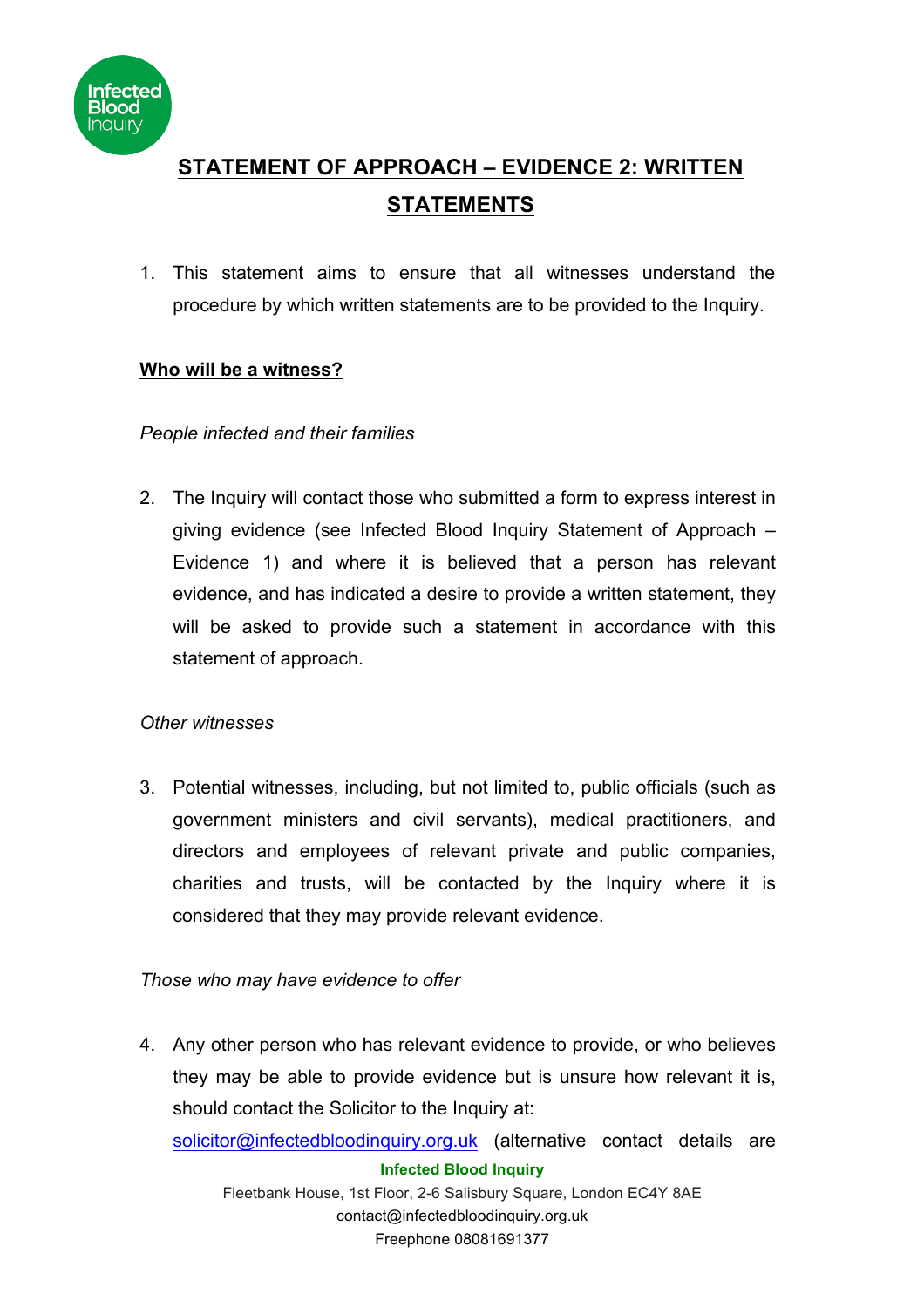available on the Inquiry website) as soon as possible. The Solicitor to the Inquiry, or one of his colleagues, will establish what the evidence is and advise the person how to proceed.

#### **Request for a written statement**

- 5. In accordance with Rule 9 of the Inquiry Rules 2006 requests for a written statement ("Rule 9 request") will be made in writing of all persons from whom the Inquiry proposes to take evidence.
- 6. The Rule 9 request will contain a description of the matters or issues to be covered by the written statement.
- 7. The Rule 9 request will be sent directly to the witness unless the witness has appointed a qualified lawyer to act on their behalf and the Chair has designated the lawyer as the witness's recognised legal representative.

#### **Responding to a request for a written statement**

- 8. A witness may draft their own written statement, or seek assistance from a lawyer, or seek the assistance of the Inquiry Team, or engage with any combination of these options.
- 9. Should a witness in receipt of a Rule 9 request require assistance from the Inquiry Team in drafting a statement, he or she should contact the Inquiry as soon as possible, and in any event within 14 days of receipt. The witness may seek such assistance from the Inquiry Team whether or not he or she is legally represented.
- 10. The witness should aim to include in the written statement evidence relating to all matters or issues referred to in the Rule 9 request.
- 11. The Inquiry intends that a witness will draft a written statement ("initial statement"), which need not be signed. The initial statement must be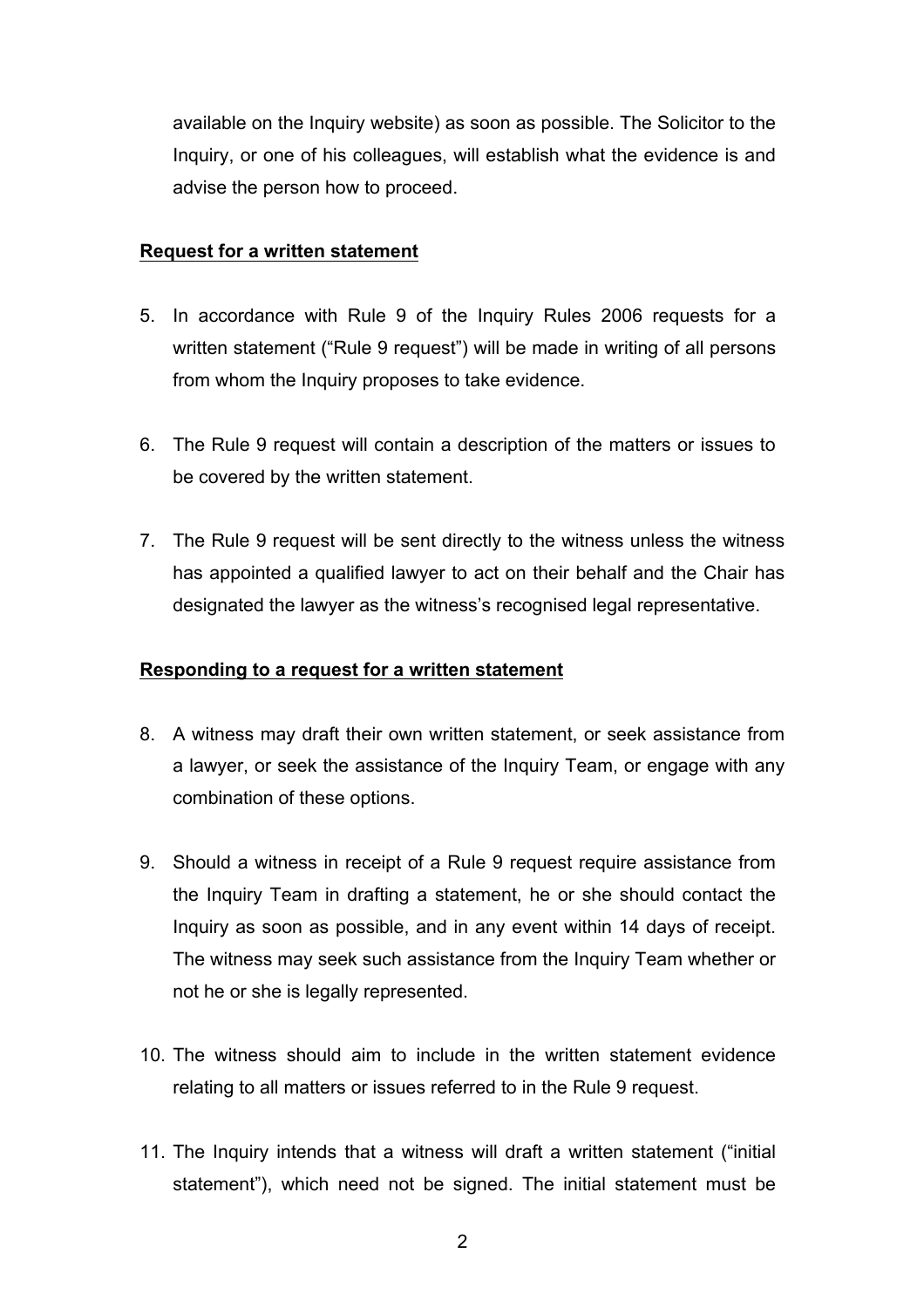written in the witness's own words and approved by the witness as being complete and accurate, even though unsigned. The initial statement should be submitted to the Inquiry not later than 21 days after the Rule 9 request has been received, in the format set out in the annex to this statement.

#### **Finalising a Written Statement**

- 12. Following receipt of the initial statement the Inquiry Team may:
	- a. Indicate there are no points for clarification or requests for further information in relation to the initial statement at that stage and request the witness to sign the draft as a final written statement, in which case the witness should return it, signed as true, within 7 days of notification; or
	- b. Produce a further Rule 9 request to the witness either:
		- i. Describing issues in the initial statement which require clarification; or
		- ii. Describing further evidence sought.
- 13. Where a witness amends their initial statement, that statement should be returned to the Inquiry and the procedure at paragraph 12 will be followed.

## **Procedure following receipt of final signed written statement**

14. As soon as reasonably practicable following receipt by the Inquiry each final signed written statement will be uploaded to the Inquiry's database and issued with an Inquiry unique reference number ("URN"). It will not be 'disclosed' or 'published' before the steps outlined below have been taken.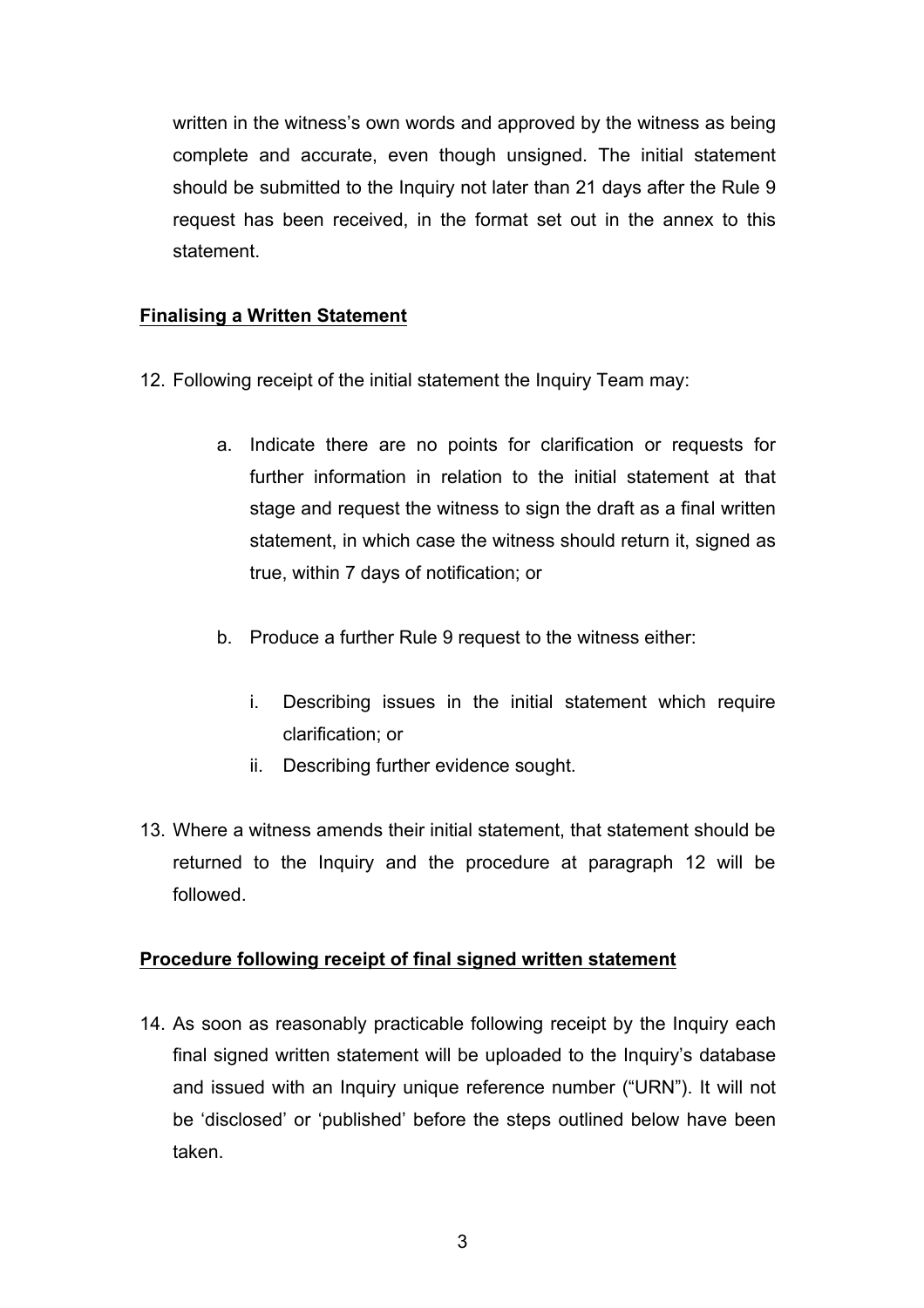- "Disclosed" means made available to core participants and (in some instances) persons from whom the Inquiry proposes to take evidence, subject to a strict undertaking to the Inquiry of confidentiality by the recipient of the disclosure (and their recognised legal representative, if any), not to reveal the information to others;
- "Published" means made available on the Inquiry website, which is accessible by members of the public, or published as part of any interim or final report.
- 15. The Inquiry regards it as important that its proceedings are conducted in public and in as open and transparent a manner as is possible. The Inquiry will therefore publish on its website written statements provided to the Inquiry (which will include relevant documents exhibited to the written statement), unless there is a compelling reason not to. In addition, written statements and their exhibits will be disclosed to core participants and (in some instances) witnesses by making the documents available on the Inquiry's database.
- 16. Before any written statement is disclosed or published the witness will have an opportunity to ask the Inquiry not to disclose or publish his or her name, or not to disclose or publish particular information contained within the statement. This request will be dealt with in accordance with Infected Blood Inquiry Statement of Approach – Anonymity and Redaction.
- 17. In general, where the witness is a person who is infected or affected and requests anonymity, it is likely that the Chair will grant the request in light of the fact that most such statements will contain highly sensitive and personal medical information. This approach seeks to ensure the effectiveness of the Inquiry by not deterring persons from giving evidence who would otherwise wish to do so.
- 18. A witness who is infected or affected who seeks to prevent disclosure or publication of information contained in their written statement (including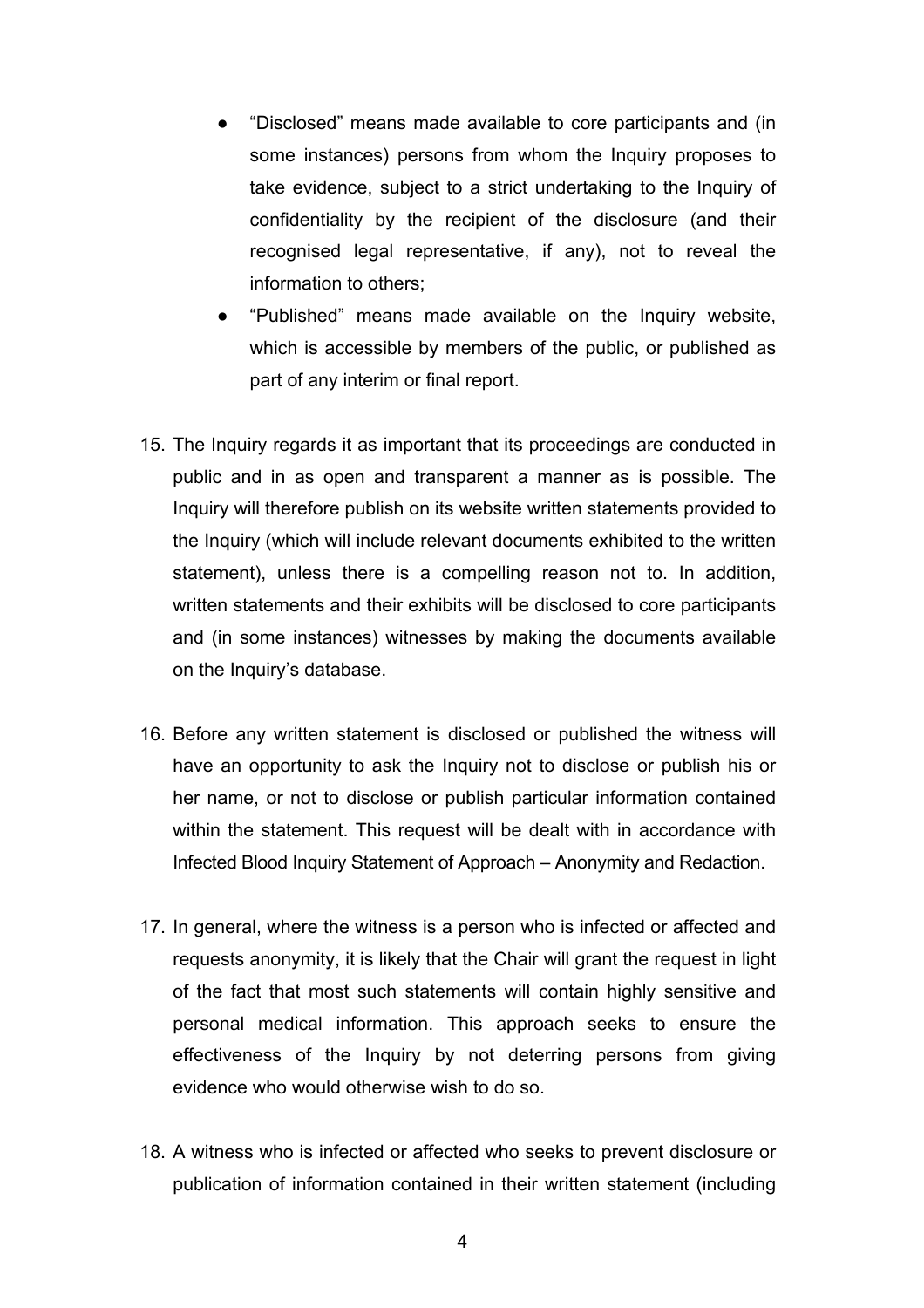information contained in documents exhibited to the written statement) other than by a grant of anonymity, should submit an application in accordance with Infected Blood Inquiry Statement of Approach – Anonymity and Redaction (paragraph 21).

- 19. Any other person who seeks anonymity or who seeks to prevent disclosure or publication of information contained in their written statement (including information contained in documents exhibited to the written statement), should submit an application in accordance with Infected Blood Inquiry Statement of Approach – Anonymity and Redaction (paragraph 22).
- 20. Written statements will generally be disclosed to core participants with the identity of a witness who has been granted anonymity removed.
- 21. If a written statement contains criticism of another person or organisation, it may be appropriate to disclose the identity of a witness who has been granted anonymity to the person or organisation that is being criticised (and their legal representative, where instructed), in order that they are afforded a fair opportunity to respond to the criticism. However, anyone to whom information is disclosed in this way must keep it confidential and it must not be disclosed to any other person. The Inquiry will provide at least 14 days' notice if it intends to disclose the identity of a witness who has been granted anonymity so as to allow that witness an opportunity to make an application requesting that the Inquiry considers not disclosing this information.
- 22. The expectation is that the identity of the person or organisation being criticised will be disclosed to core participants and published, unless it would be disproportionate or unfair to do so in an individual case.
- 23. Before an unredacted statement is published, the Inquiry will take such steps as it considers reasonable to notify any person who is identifiable and is criticised within it that they have been so criticised.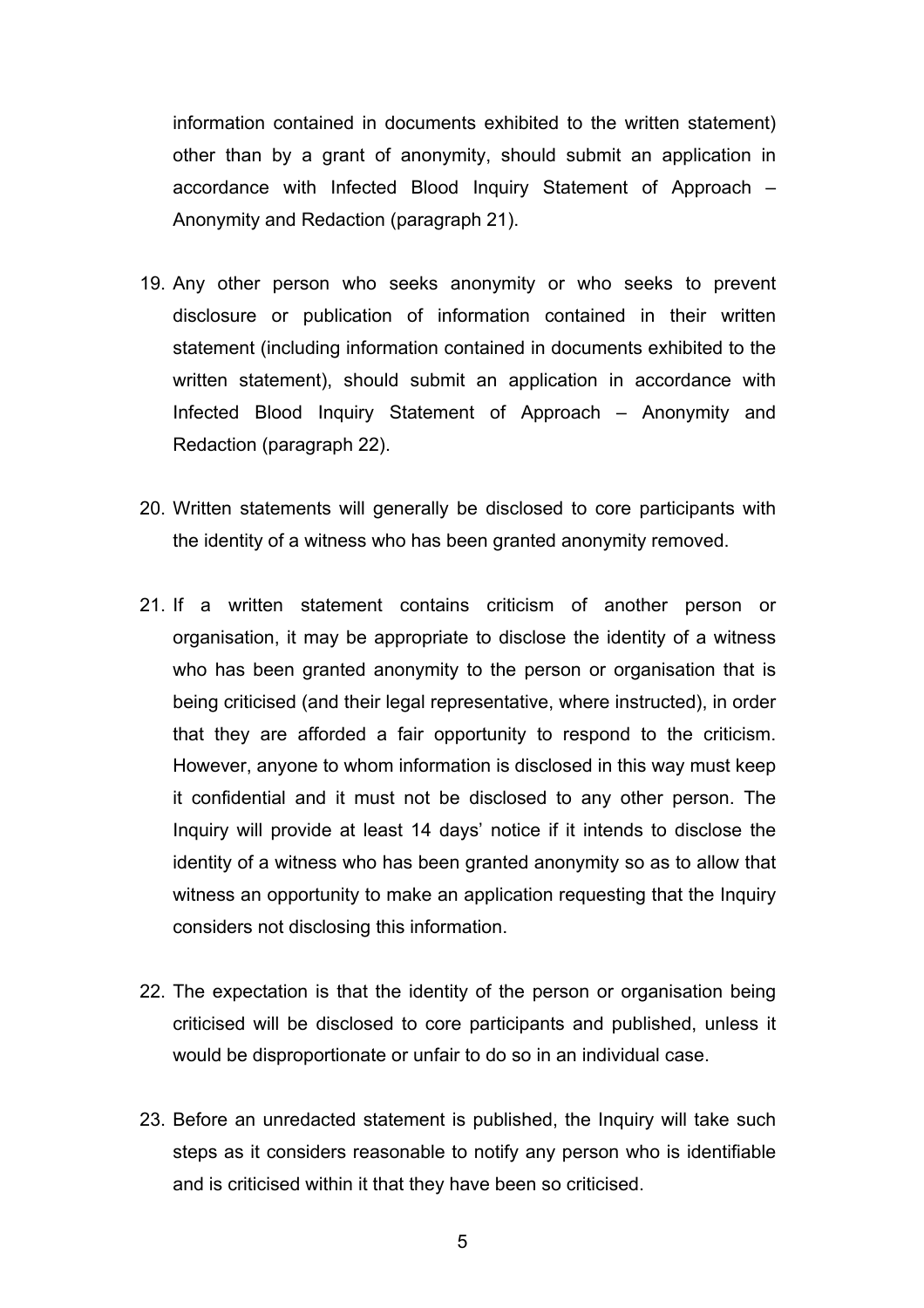- 24. Having received the final signed written statement the Inquiry will decide whether to invite the witness to attend to give oral evidence in person at an Inquiry hearing or inform the witness that their statement is to be read as their evidence to the Inquiry. An invitation to attend to give oral evidence will ordinarily be made not less than 14 days before the date on which the witness will be asked to attend.
- 25. The statement to be disclosed by the Inquiry will ordinarily be the final signed written statement and not any preparatory material. However, in the event that a witness refuses to return a signed written statement, or delays to an unacceptable extent in returning such a signed statement, the Inquiry may proceed to disclose the initial statement or a statement from a written statement- taker who was present at an interview or meeting with the witness, but before doing so will give an opportunity to the person concerned to make representations why that should not happen.

#### **Procedure where a witness fails to respond to a Rule 9 request**

- 26. The Chair has a number of powers exercisable by Notice to require the provision of evidence under section 21 of the Act including, under section 21(2)(a), the provision of a written statement within such period as seems reasonable to the Chair.
- 27. The Chair may also issue a Notice (pursuant to section 21(1)(a) of the Act) to a witness to attend at a time and place to give evidence, or (section 21(1)(b)) to produce any documents in his or her custody or under his or her control that relate to a matter in question at the Inquiry, or (section 21(1)(c)) to produce any other thing in his or her custody or under his or her control for inspection, examination or testing on behalf of the Chair.
- 28. A person may claim pursuant to section 21(4) that they are unable to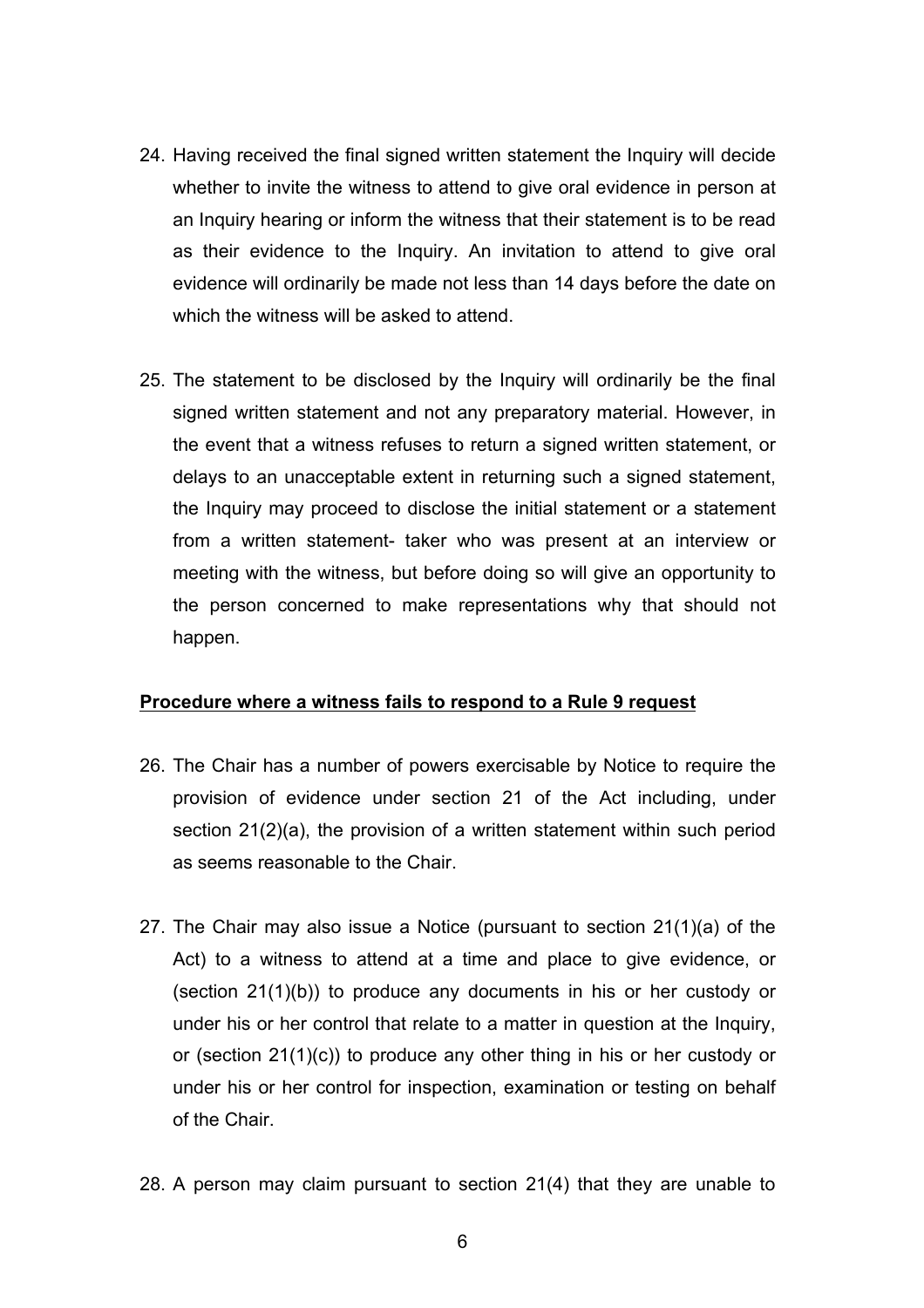comply with the Notice or that it is not reasonable in all the circumstances for them to comply with such a Notice. The Chair will determine any such claim and may revoke or vary a Notice on the ground claimed. In doing so the Chair must have regard to the public interest in the information in question being obtained by the Inquiry having regard to its likely importance.

29. A person is guilty of an offence pursuant to section 35 of the Act if he or she fails without reasonable excuse to comply with a Notice issued pursuant to section 21. The offence is punishable on summary conviction by fine or imprisonment. Certification may also be given to the High Court pursuant to section 36 of the Act for enforcement proceedings which may also result in imprisonment.

Issued by the Chair on 2 July 2018.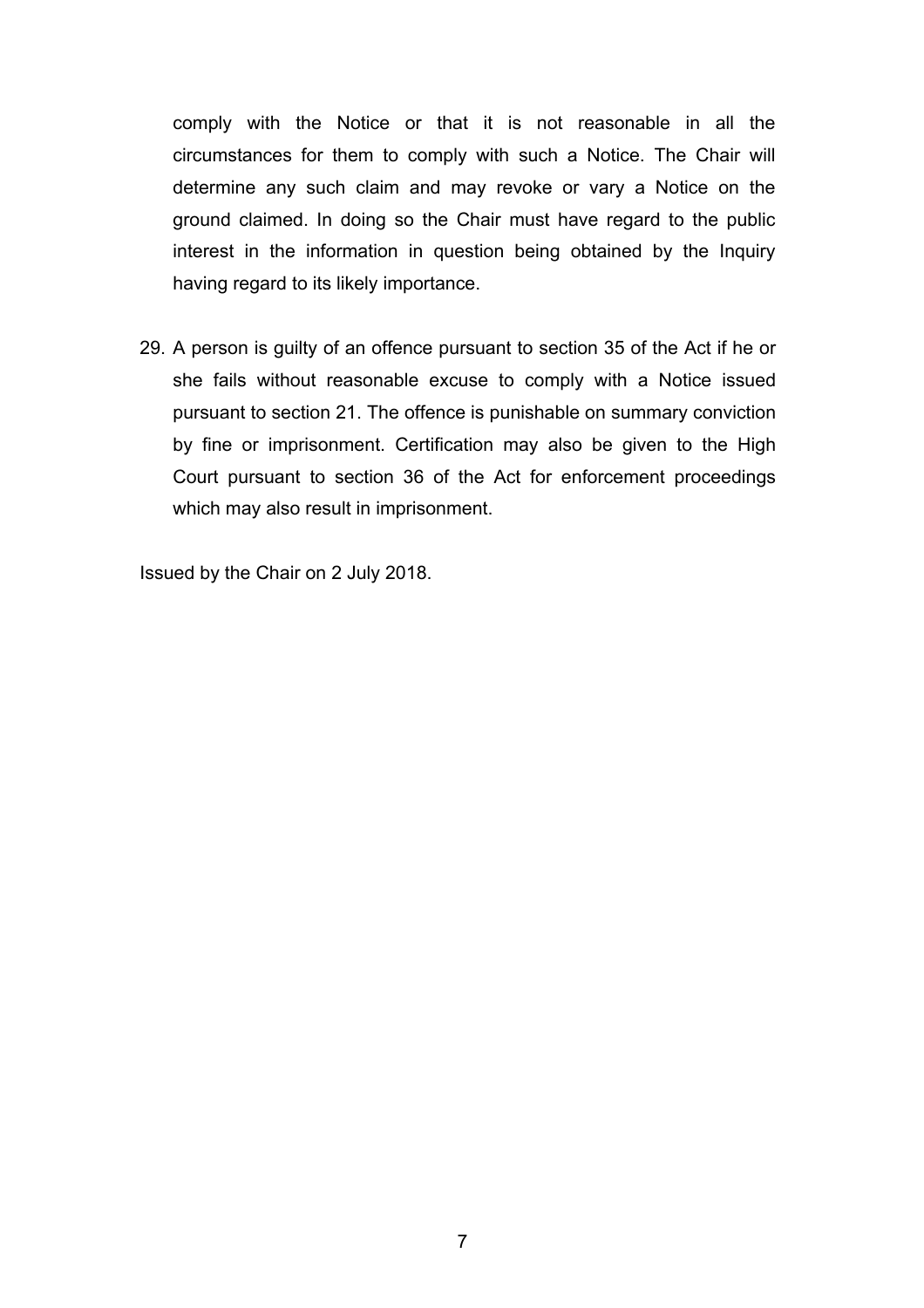#### **Annex: Format of Written Statements**

*If any person has difficulty in meeting the requirements of this annex, for whatever reason, they should contact the Inquiry team who will try to provide assistance and support. Contact details are as follows:* 

- *leave a message to speak to a member of the witness support team on: freephone 0808 169 1377*
- *by post or in person to: Infected Blood Inquiry, Fleetbank House, 1st Floor, 2-6 Salisbury Square, London, EC4Y 8AE*
- *email: witness.support@infectedbloodinquiry.org.uk*

Written statements submitted to the Inquiry, whether initial or final, should be provided electronically where possible, designed to be printed on singlesided A4, in accordance with the template appended to the annex (Arial font, size 12, line spacing of 1.5 and default Word settings for header, footer and margins). They should also comply with the following requirements:

- a. Each page should be numbered sequentially and each paragraph (other than those dealing with the matters set out in paragraphs (b) and (c) below) should be numbered sequentially from the beginning to the end of the written statement.
- b. A written statement should commence by setting out the witness's full name. In the case of a witness who is giving evidence in relation to their current or former occupational capacity, the statement should indicate the name of the employing organisation, and the witness's current or former position or role within that organisation. A witness who is giving evidence in a private capacity need not include their home address in the body of the written statement, provided that address has previously been notified in writing to the Inquiry.
- c. The statement should end with: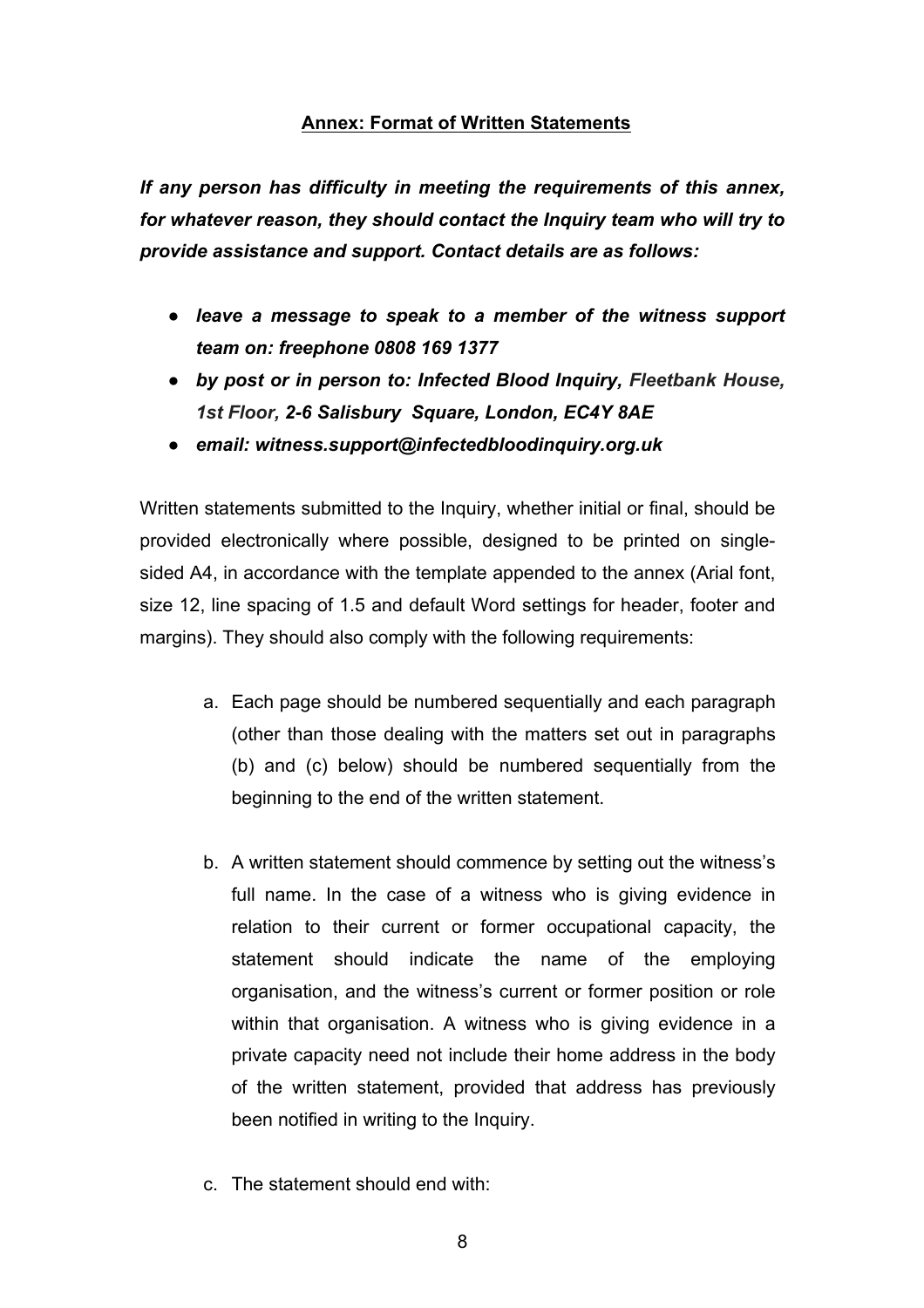- i. confirmation that its contents are true;
- ii. the date on which it has been approved by the statementmaker for submission to the Inquiry.
- d. Where a witness wishes to refer to a document or material during the course of a written statement the following procedure should be adopted:
	- i. A copy of such document or material must be submitted with the draft written statement, unless it is known that the document or material is already held on the Inquiry's database in which circumstance the document or material should be identified by its unique reference number ("URN");
	- ii. Whenever a document is referred to in a written statement the full title or description of the document should be given on the first occasion reference is made to it; thereafter an abbreviation will be sufficient. This should be followed by brackets in which:
		- 1. in the case of a document or material submitted with the draft unsigned statement (the initial statement), the document should be allocated a number (e.g. "Doc 1", "Doc 2", etc.), followed by a twentycharacter blank space in which the Inquiry will insert the URN(s) subsequently assigned to the document by the Inquiry.
		- 2. where the URN is known, it should be used.
- e. Where a witness makes a second or further supplementary written statement that fact should be stated at the outset in the heading (e.g. SECOND/THIRD/FOURTH WRITTEN STATEMENT OF…).